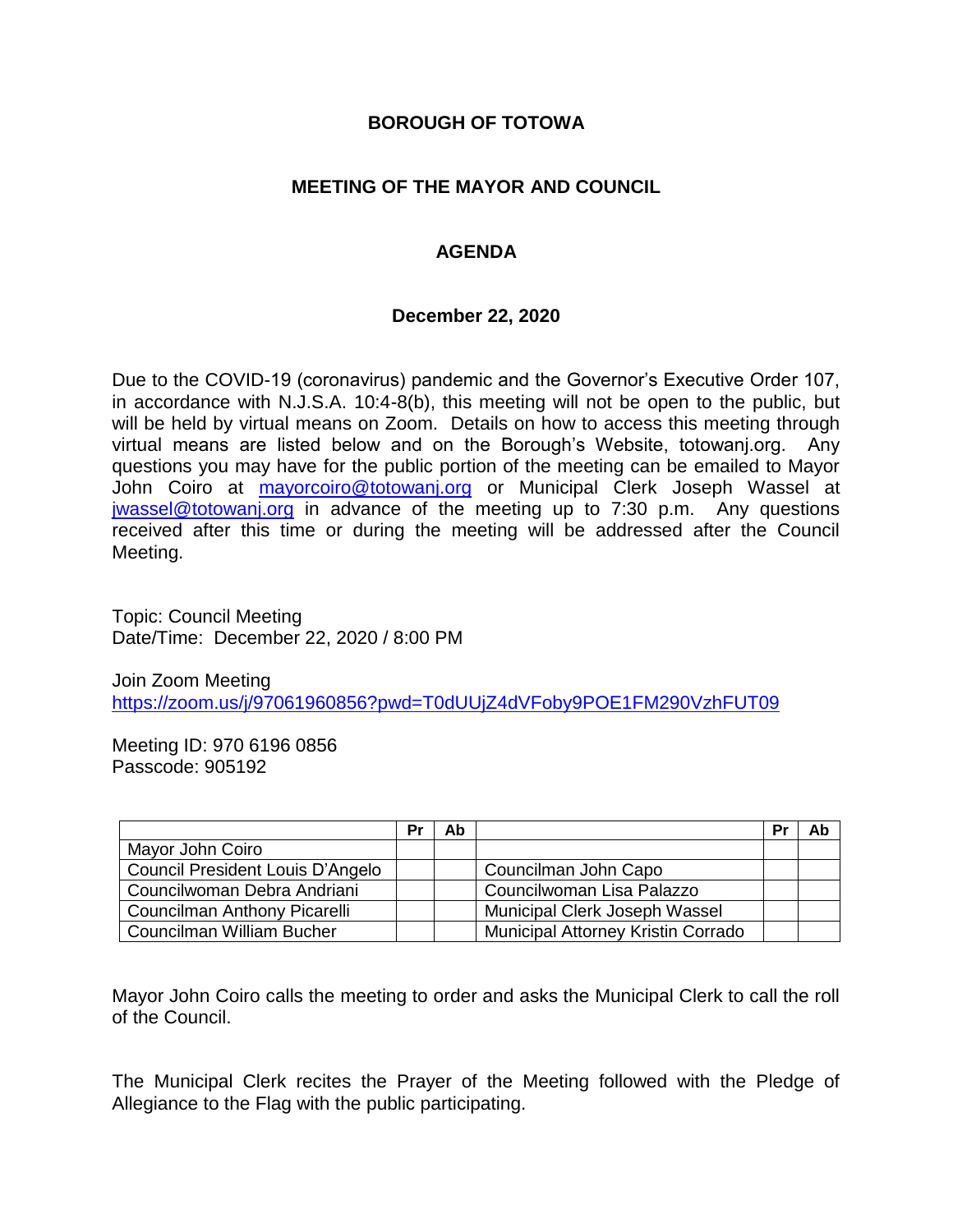The Statement of the Meeting (Open Public Meetings Act) is read by the Municipal Clerk.

Dispense with the regular order of business in order to hold a public hearing on Ordinance No. 11-2020 as advertised.

The Municipal Clerk announces that Ordinance No. 11-2020 has been advertised for public hearing for Tuesday, December 22, 2020.

The Municipal Clerk reads the legal notice and the title of Ordinance No. 11-2020 (Fee For Turning Water Off Or On).

Open public hearing.

Mayor Coiro will announce if any citizens emailed any questions on Ordinance No. 11- 2020.

## **CITIZENS HEARD:**

Any questions you may have regarding this ordinance can be emailed to Mayor John Coiro at [mayorcoiro@totowanj.org](mailto:mayorcoiro@totowanj.org) or Municipal Clerk Joseph Wassel at [jwassel@totowanj.org](mailto:jwassel@totowanj.org) in advance of the meeting up to 7:30 p.m.

Close public hearing.

The Municipal Clerk reads Ordinance No. 11-2020 by title.

Adopt Ordinance No. 11-2020.

Revert to the regular order of business.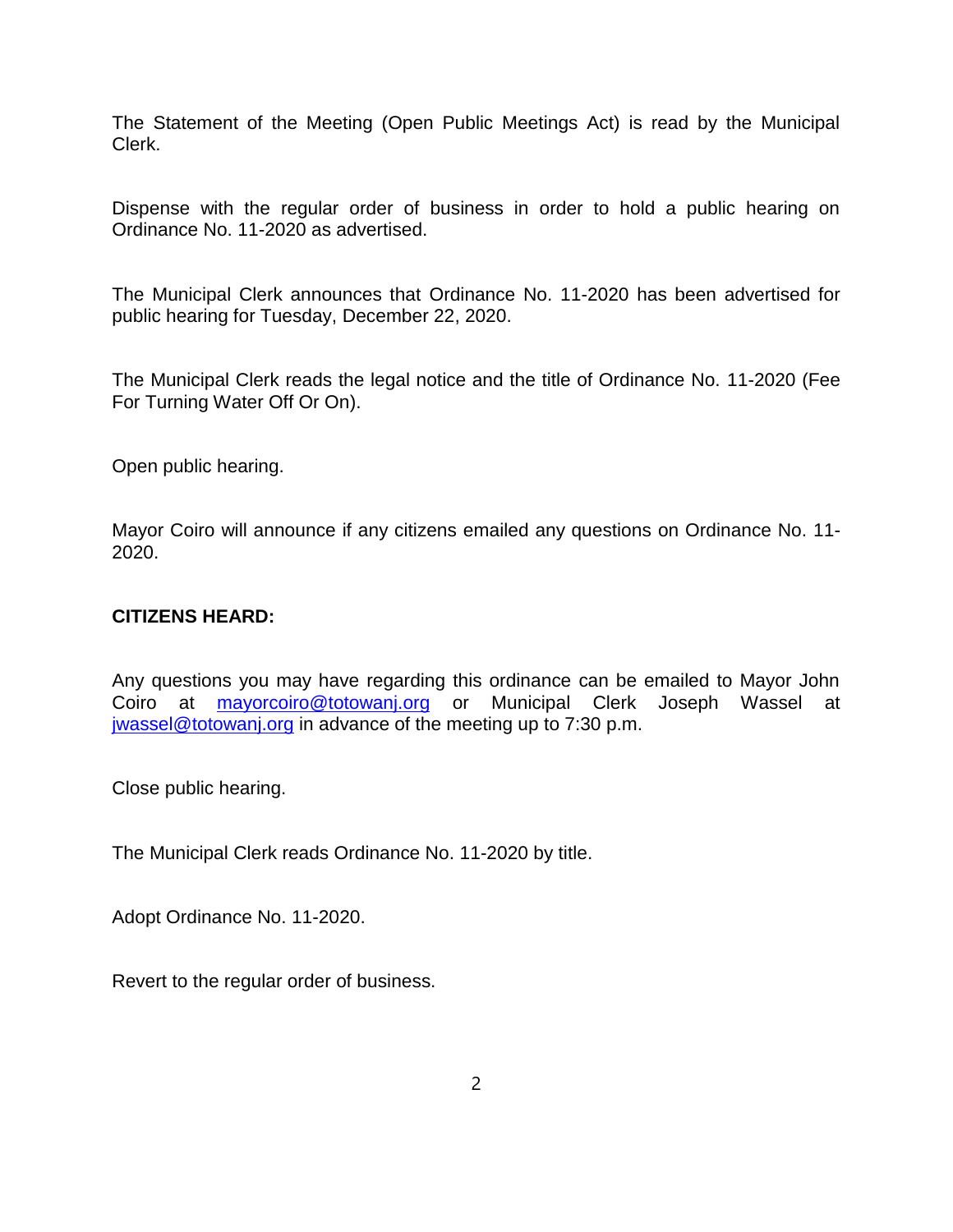Report from Members of the Council, Municipal Clerk and Municipal Attorney.

Mayor Coiro will announce if any citizens emailed any questions pertaining to the public portion of the meeting.

# **CITIZENS HEARD:**

Any questions you may have for the public portion of the meeting can be emailed to Mayor John Coiro at [mayorcoiro@totowanj.org](mailto:mayorcoiro@totowanj.org) or Municipal Clerk Joseph Wassel at [jwassel@totowanj.org](mailto:jwassel@totowanj.org) in advance of the meeting up to 7:30 p.m.

Minutes of the Mayor and Council for the meeting of December 8, 2020.

# **COMMITTEE ON FINANCE: PICARELLI, D'ANGELO, CAPO.**

Resolution No. 2020-27 for the payment of bills.

Resolution to effectuate the redemption of Tax Sale Certificate #18000007 for 434 Union Boulevard, Block 103, Lot 10.03.

Resolution authorizing the Treasurer to issue refunds to various property owners due to overpayment of 4<sup>th</sup> Quarter 2020 taxes.

Payment of the 2020 annual contribution to the Totowa Seniors and the Happy Seniors.

Accept the bids for Collection and Transportation of Recyclable Materials.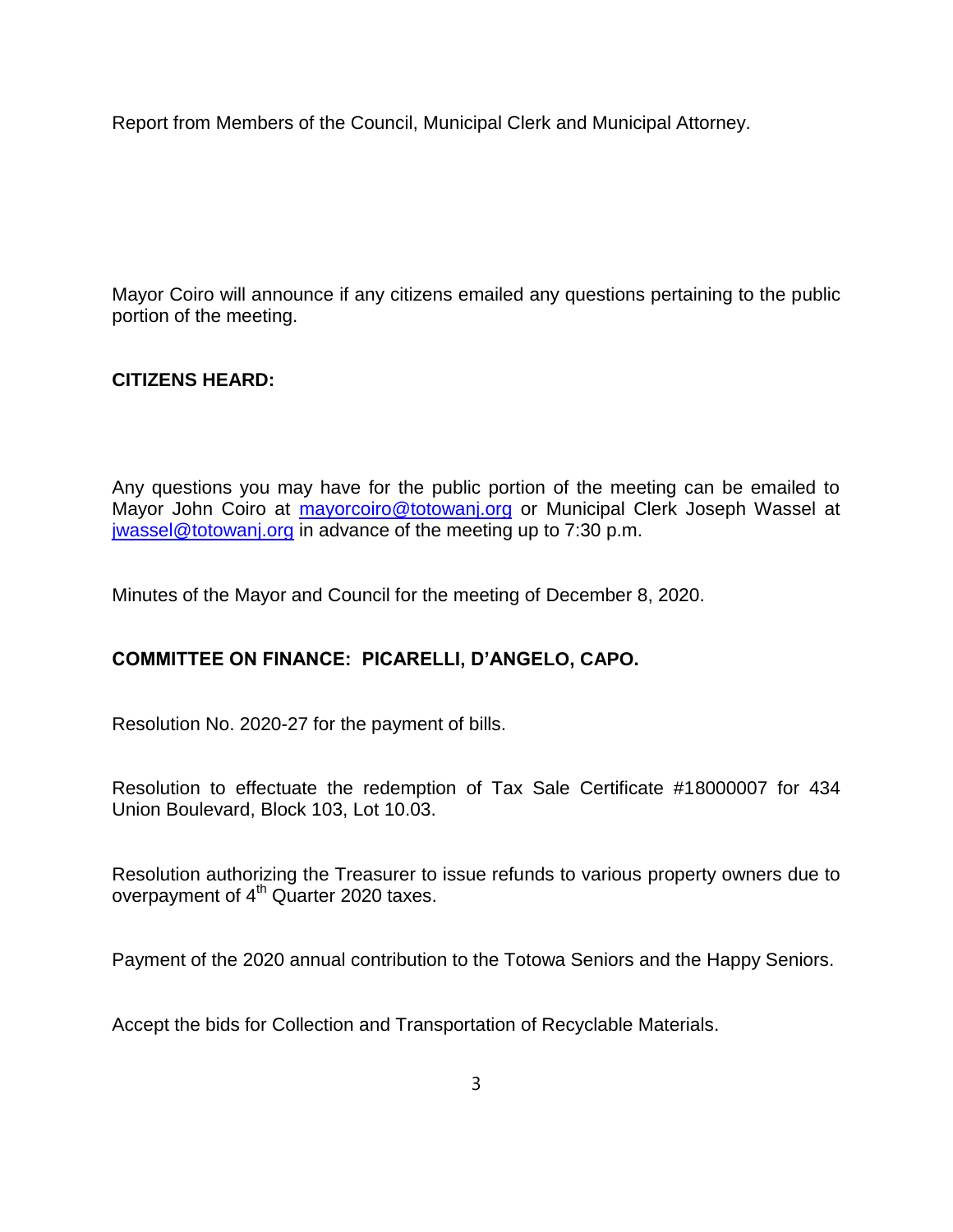Recommendation of the Committee to adopt a resolution to award the contract/reject the bids for Collection and Transportation of Recyclable Materials.

Accept the bids for Collection and Transportation of Vegetative Waste.

Recommendation of the Committee to adopt a resolution to award the contract/reject the bids for Collection and Transportation of Vegetative Waste.

Resolution Adopting COVID-19 Guidelines For The Borough Of Totowa Municipal Employees.

# **COMMITTEE ON PUBLIC SAFETY: D'ANGELO, CAPO, BUCHER.**

Resolution Authorizing The Purchase And Delivery Of Two MTS Power Load Stretchers For The First Aid Squad.

Resolution Authorizing The Installation Of Two MTS Power Load Stretchers For The First Aid Squad.

Resolution Authorizing The Purchase And Delivery Of Two Combined Message And Radar Trailers For The Police Department.

Resolution Authorizing The Purchase And Installation Of Five E-One Active Air Purification Units For The Fire Department.

### **COMMITTEE ON PUBLIC WORKS: BUCHER, PALAZZO, PICARELLI.**

Resolution Authorizing The Milling And Paving Of The Entrance Into The Department Of Public Works Yard.